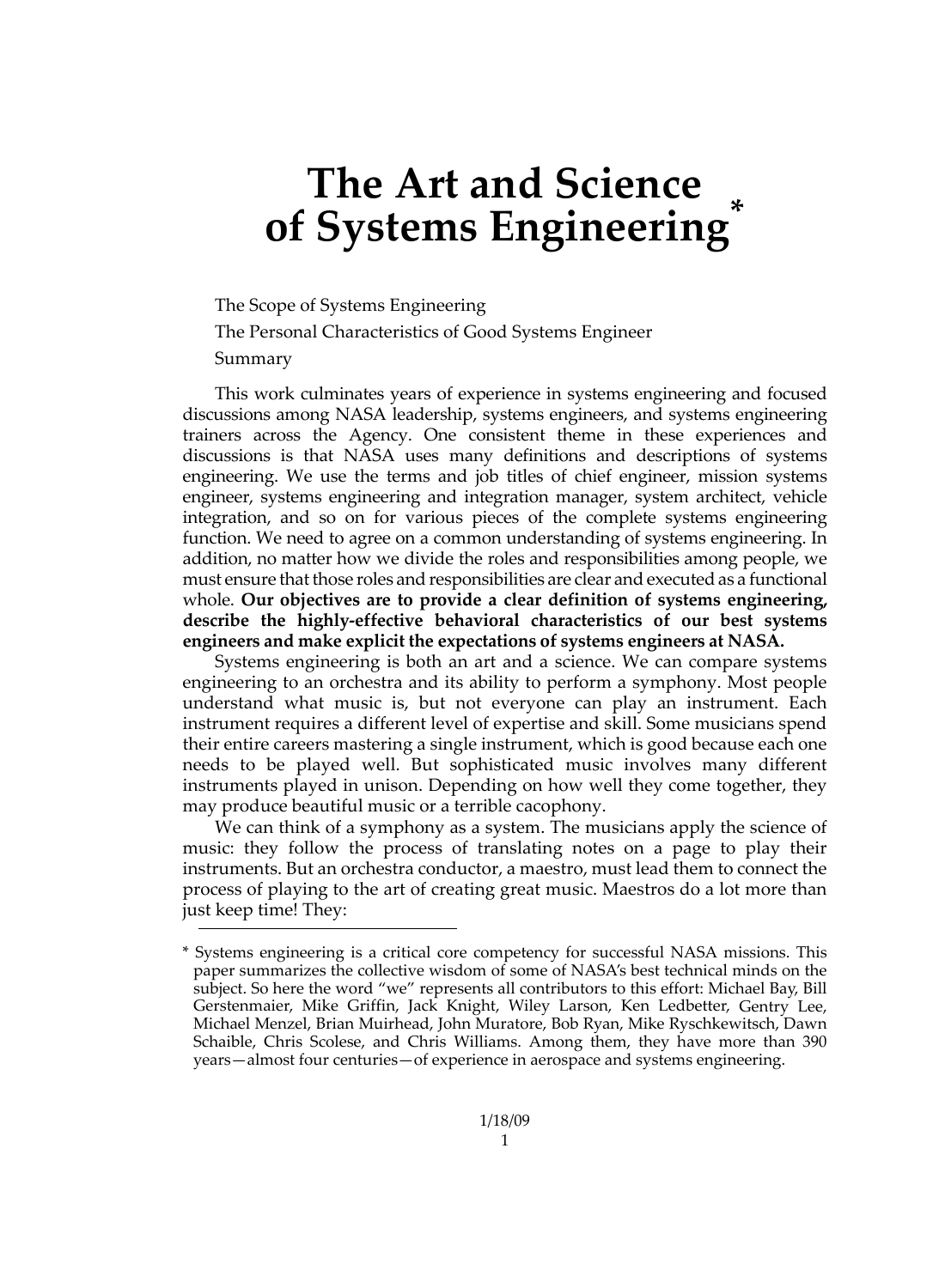- Know and understand music—such matters as pitch, rhythm, dynamics, and sonic qualities—as well as the capabilities of various instruments and musicians
- Are necessary once the orchestra reaches a certain size and complexity
- Have typically mastered one or more musical instruments
- May be composers
- Select and shape the music that an orchestra plays
- Interpret a composer's music in light of the audience
- Strive to maintain the integrity of the composer's intentions
- Organize and lead the musicians
- Are responsible for the success of the performance

The systems engineer is like the maestro, who knows what the music should sound like (the look and function of a design) and has the skills to lead a team in achieving the desired sound (meeting the system requirements). Systems engineers:

- Understand the fundamentals of mathematics, physics, and other pertinent sciences, as well as the capabilities of various people and disciplines
- Have mastered a technical discipline and learned multiple disciplines
- Must understand the end game and overall objectives of the endeavor
- Create a vision and approach for attaining the objectives
- May be architects or designers
- Select and shape the technical issues to be addressed by multidisciplinary teams
- Must often interpret and communicate objectives, requirements, system architecture, and design
- Are responsible for the design's technical integrity
- Organize and lead multidisciplinary teams
- Are responsible for the successful delivery of a **from trying to earn** the badge of complex product or service

The similarities between maestros and systems engineers are useful in describing the latters' desired behavioral characteristics and capabilities.

Systems engineering is the art and science of developing an operable system that meets requirements within imposed constraints. This definition is independent of scale, but our discussion here focuses on developing complex systems, such as aircraft, spacecraft, power plants, and computer networks.

Systems engineering is holistic and integrative. It incorporates and balances the contributions of structural, mechanical, electrical, software, systems safety, and power engineers, plus many other, to produce a coherent whole. Systems engineering is about tradeoffs and compromises, about generalists rather than specialists.

A great systems engineer completely understands and applies the art of **leadership** and has the experience and scar tissue **leader** from his or her team.

> *Harold Bell NASA Headquarters*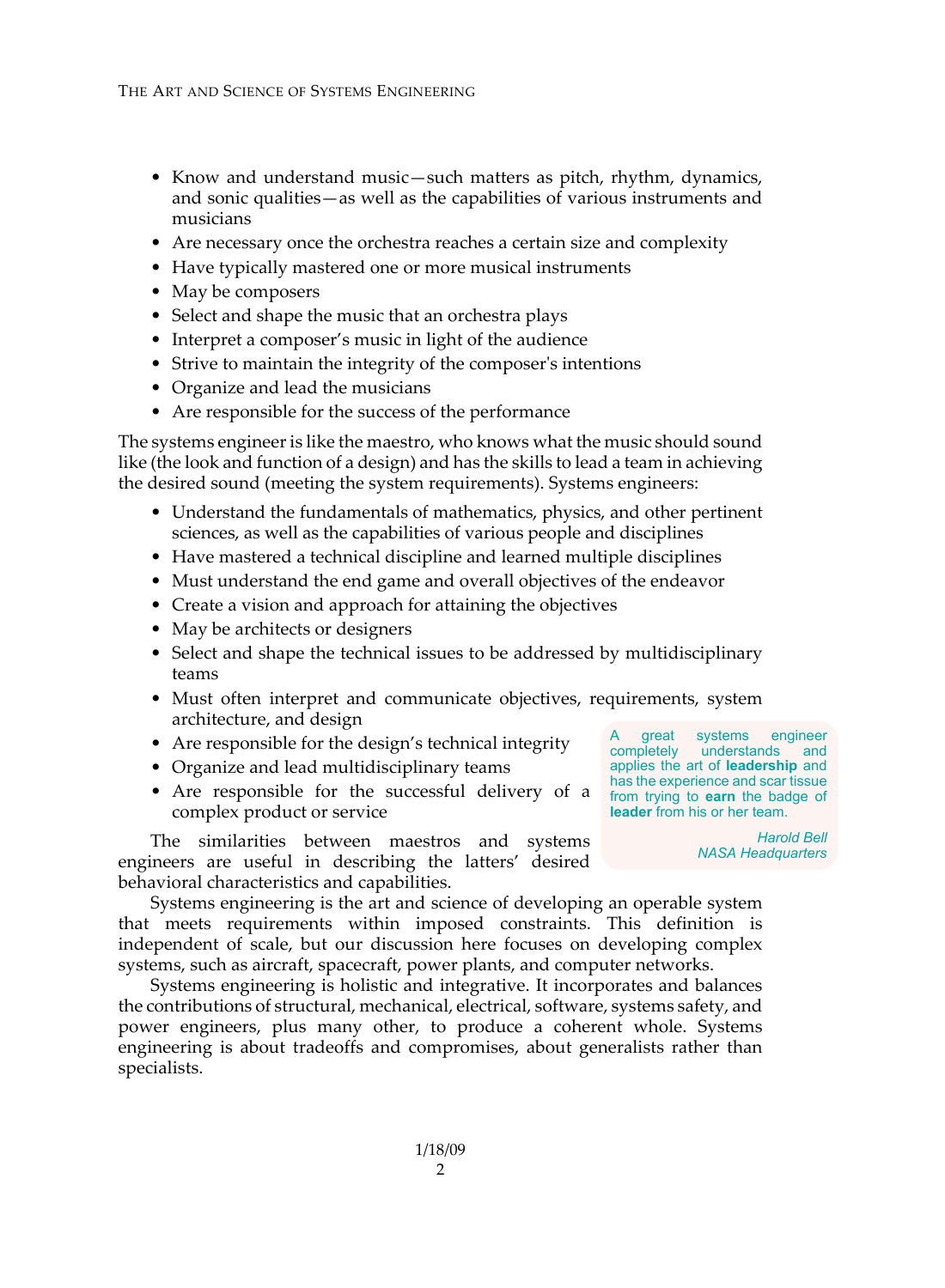Systems engineering is not only about the details of requirements and interfaces among subsystems. Such details are important, of course, in the same way that accurate accounting is important to an organization's chief financial officer. But accurate accounting does not distinguish between a good financial plan and a bad one, nor help to make a bad one better. Similarly, accurate control of interfaces and requirements is necessary to good systems engineering, but no amount of care in such matters can make a poor design concept better. **Systems engineering is first and foremost about getting the right design**—and then about maintaining and enhancing its technical integrity, as well as managing complexity with good processes to get the design right. We define interfaces in a system design to minimize unintended interactions and simplify development and operations—and then we document and control the design. Neither the world's greatest design, poorly implemented—nor a poor design, brilliantly implemented—is worth having.

The principles of systems engineering apply at all levels. For example, engineers who are developing an avionics system must practice creative design and interface definition to achieve their goals. Similar activities are essential to the architecture, design, and development of elements and subsystems across the broad spectrum of NASA developments. But for the remainder of this discussion, we use the term "systems engineering" in the context of complex, multidisciplinary system definition, development, and operation.

In his 2007 presentation, "Systems Engineering and the 'Two Cultures' of Engineering," Mike Griffin describes how the complexities of today's aerospace systems and the ways they fail have led to branching within the industry. For our purpose, we divide systems engineering into technical leadership and its ally, systems management.

- Technical leadership focuses on a system's technical design and technical integrity throughout its lifecycle
- Systems management focuses on managing the complexity associated with having many technical disciplines, multiple organizations, and hundreds or thousands of people engaged in a highly technical activity

Once a credible design and architecture are established, the systems engineer's job is to maintain technical integrity throughout the complex system's very rigorous and challenging lifecycle phases. *Robert Ryan, Marshall Space Flight Center*

**Technical leadership**, the *art* of systems engineering, balances broad technical domain knowledge, engineering instinct, problem solving, creativity, leadership, and communication to develop new missions and systems. It is the system's complexity, and severity of its constraints—not just its size—that drives the need for systems engineering.

NASA systems are often large and complex, so they require systems engineers to work in teams and with technical and other professional experts to maintain and enhance the system's technical integrity. The creativity and knowledge of all of the people involved must be brought to bear to achieve success. Thus leadership and communications skills are often as important as technical acumen and creativity. This part of systems engineering is about doing the job right.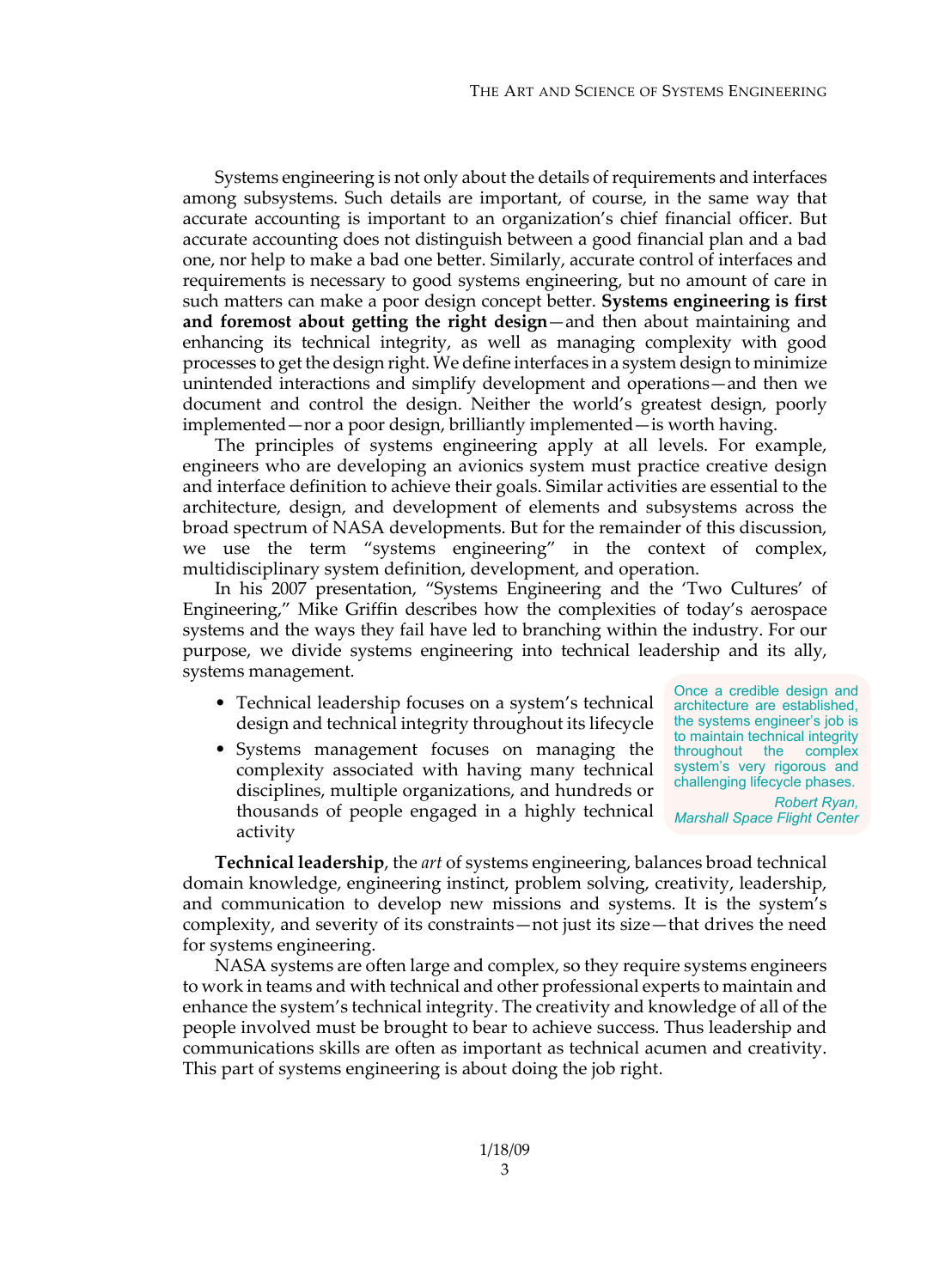For large complex systems, there are literally millions of ways to fail to meet objectives, even after we have defined the "right system." It is crucial to work all the details completely and consistently and ensure that the designs and technical activities of all the people and organizations remain coordinated—art is not enough.

**Systems management** is the *science* of systems engineering. Its focus is on rigorously and efficiently managing the development and operation of complex systems. Effective systems management requires applying a systematic, disciplined engineering approach that is quantifiable, recursive, repeatable, and demonstrable. Here the emphasis is on organizational skills, processes, and persistence. Process definition and control are essential to effective, efficient, and consistent implementation. They demand a clear understanding and communication of the objectives, and vigilance in making sure that all tasks directly support the objectives.

Systems management provides a framework for problem solving...creative problem solving for complex systems.

> *Dinesh Verma, Stevens Institute of Technology*

One of the biggest challenges for a systems engineer of a large complex project is to "bring order from chaos."

*Chris Hardcastle, Systems Engineering and Integration Manager, NASA's Constellation Program, Johnson Space Center*

Systems management applies to developing, operating, and maintaining integrated systems throughout a project or program's lifecycle, which may extend for decades. Since the lifecycle may exceed the memory of the individuals involved in the development, it is critical to document the essential information.

To succeed, we must blend technical leadership and systems management into complete systems engineering. Anything less results in systems not worth having or that fail to function or perform.

## **The Scope of Systems Engineering**

Since the late 1980's, many aerospace-related government and industry organizations have moved from a hard#core, technical leadership culture (the art) to one of systems management (the science). History has shown that many projects dominated by only one of these cultures suffer significant ill consequences. Organizations that focus mainly on systems management often create products that fail to meet stakeholder objectives or are not cost effective. The process often becomes an end unto itself, and we experience "process paralysis." Organizations that focus solely on technical issues often create products or services that are inoperable, or suffer from lack of coordination and become too expensive or belated to be useful.

To achieve mission success, we must identify and develop systems engineers that are highly competent in both technical leadership and systems management. That is why we focus on the complete systems engineer, who embodies the art **and** science of systems engineering across all phases of aerospace missions—a type reflected in [Figure](#page-4-0) 1. In any project, it is critical that systems engineering be performed well during all lifecycle phases. The scope of systems engineering and the associated roles and responsibilities of a systems engineer on a project are often negotiated by the project manager and the systems engineer. The scope of systems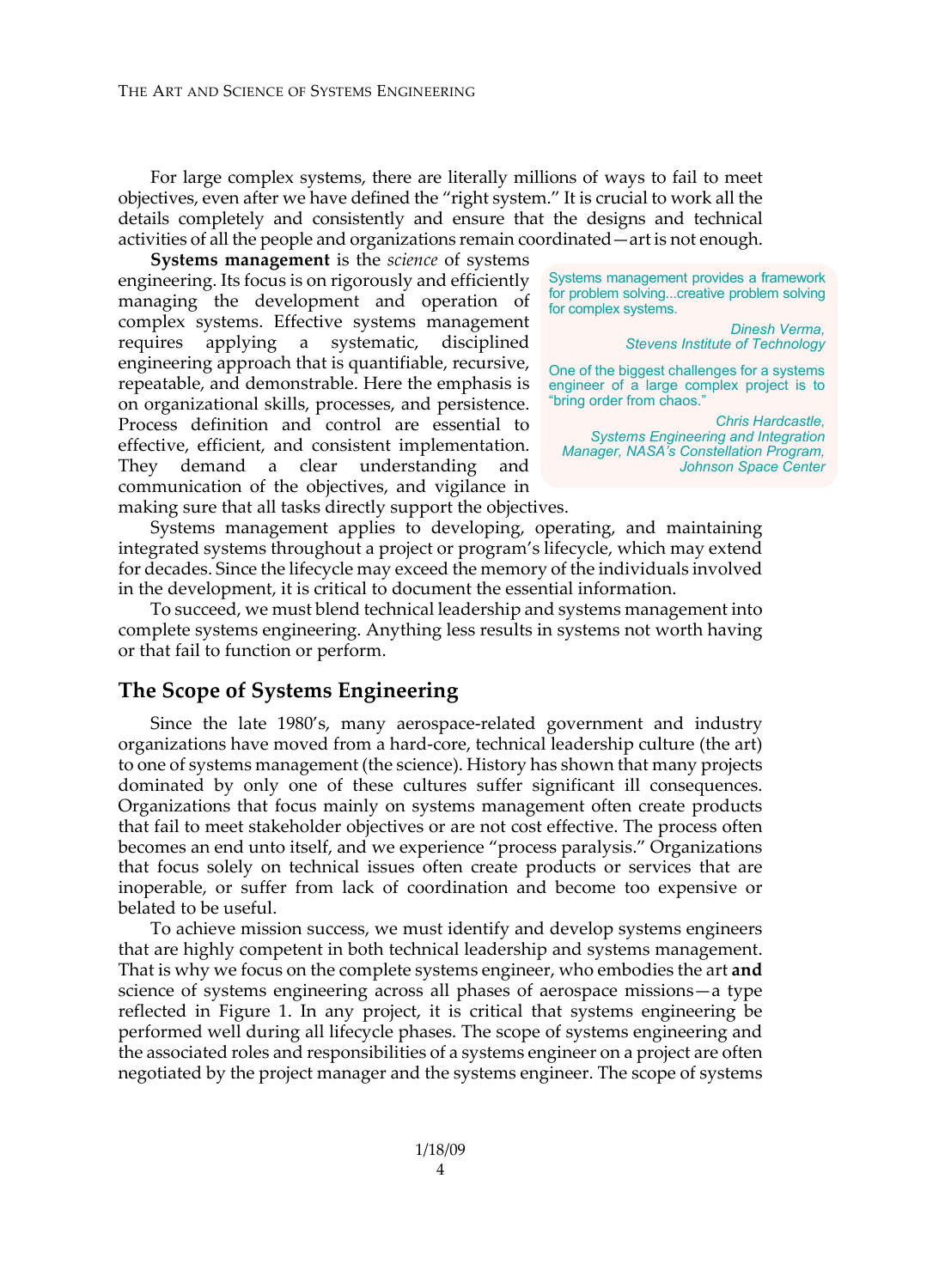

engineering and the activities for which the systems engineer is both responsible and accountable should be understood and documented early in the project.

<span id="page-4-0"></span>**Figure 1. The Scope of Systems Engineering.** Systems engineers often focus on one lifecycle phase like architecture and design versus development or operations, but good systems engineers have knowledge of and experience in all phases.

Here we describe the characteristics, some innate and others that we can develop, that enable select people to "systems engineer" complex aerospace missions and systems—to design, develop, and operate them. Then, we focus on how to further develop NASA's systems engineers to help them deal better with the complexities of sophisticated missions and systems.

## **The Personal Characteristics of Good Systems Engineers**

[Figure](#page-5-0) 2 depicts the personal behavioral characteristics of effective systems engineers.

**Intellectual curiosity.** Perhaps the most important personal characteristic of successful systems engineers is *intellectual curiosity*. People who prefer boundaries around their work to be comfortable, know what they know, and enjoy a focused domain may want to consider another occupation. Systems engineers continually try to understand the what, why, and how of their jobs, as well as other disciplines and

People who have "systems engineer" in their title, regardless of the modifiers —project, program, flight system, and so on—are responsible for everything. *Gentry Lee,* 

*Jet Propulsion Laboratory*

situations that other people face. They are always encountering new technologies, ideas, and challenges, so they must feel comfortable with perpetual learning.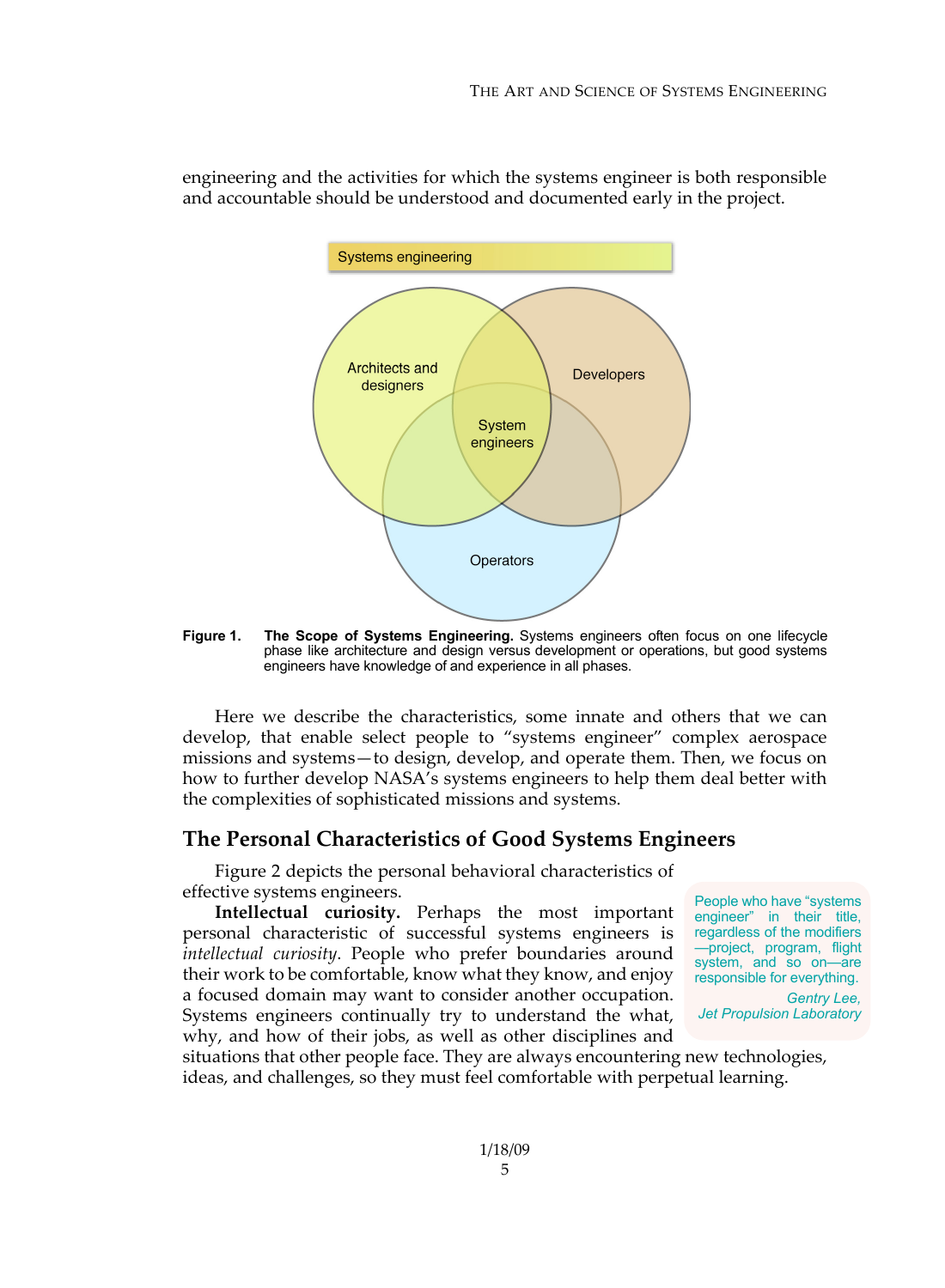

<span id="page-5-0"></span>**Figure 2. Characteristics of a Good Systems Engineer.** The characteristics are shown in decreasing priority from top to bottom. Some of them are innate, whereas others can be learned and honed.

**Ability to see the big picture.** Good systems engineers maintain a *big"picture perspective*. They understand that their role, though always significant, changes throughout a project's lifecycle. At any point in the lifecycle the systems engineer must be fully cognizant of what has been done, what is necessary, and what remains to be done. Each phase has a different emphasis:

- Concept—mission and systems architecture, design, concept of operations, and trade studies
- Development—maintaining technical integrity throughout all lifecycle phases: preliminary design review, critical design review, verification, validation, and launch
- Operations—making sure that the project meets mission requirements and maintains technical integrity

Systems engineers pay particular attention to verification and validation. Verification answers the question: "Did we build our system right?" If we are successful, it proves our product meets the requirements. We emphasize the hard# earned lesson, "Test like you fly, fly like you test." Validation, on the other hand, answers the question: "Did we build the right system?" If we are successful, the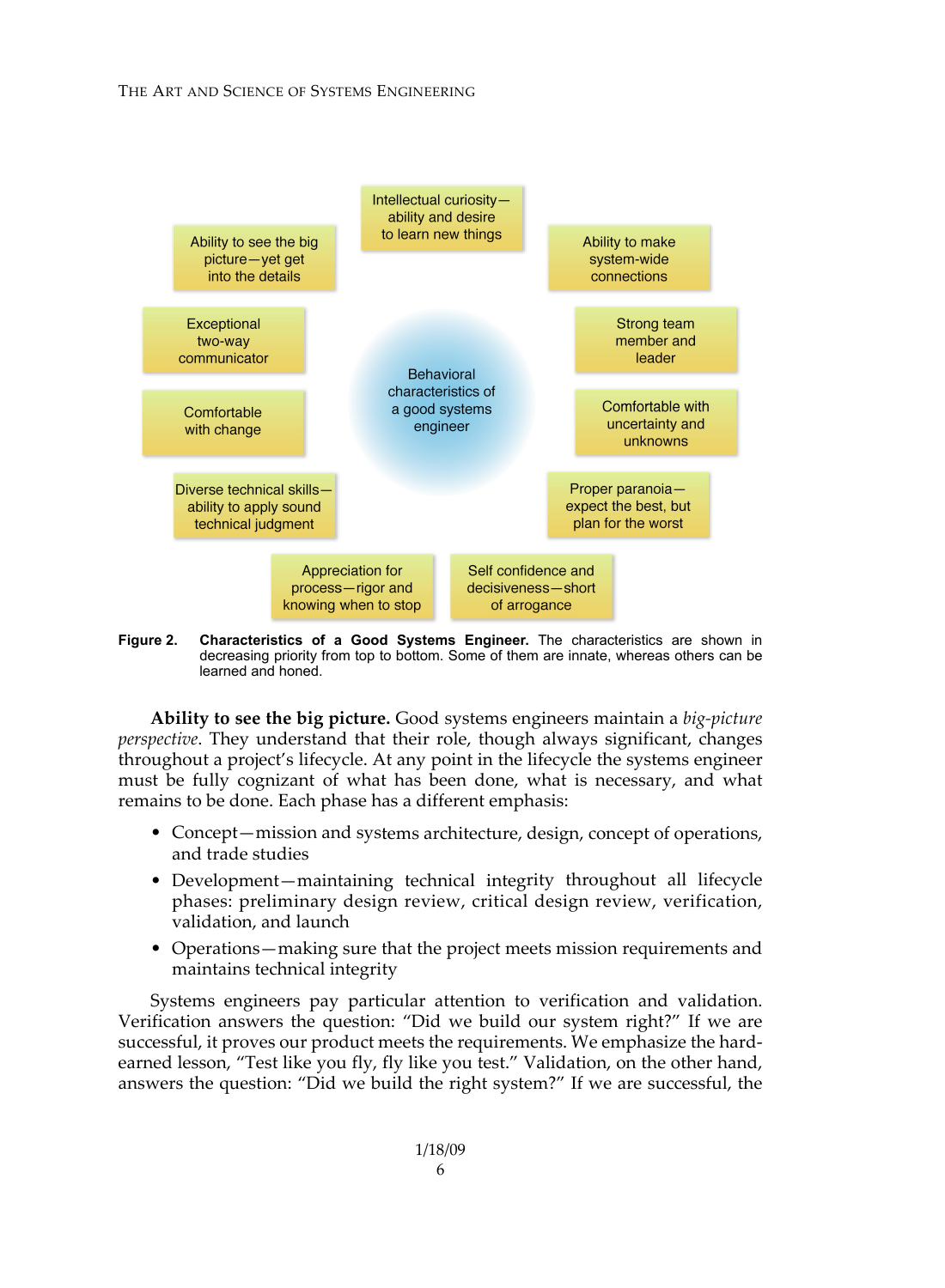system does what it is supposed to do, which often goes well beyond just meeting requirements!

Good systems engineers are able to "translate" for scientists, developers, operators, and other stakeholders. For example, "Discover and understand the relationship between newborn stars and cores of molecular clouds," is meaningful to a scientist. But developers and operators would better understand and use this version: "Observe 1,000 stars over two years, with a repeat cycle of once every five months, using each of the four payload instruments." The systems engineer that knows the project's objectives, helps determine how to meet them, and maintains the system's technical integrity throughout its lifecycle has a good chance of succeeding. A corollary is to check everyone"s understanding of each other to make sure the team truly IS on the same page.

**Ability to** make system-wide connections. First-rate systems engineers understand the *connections* among all elements of a mission or system. They must often help individuals on the team see how their systems and related decisions connect to the bigger picture and affect mission success. The Chandra X-ray Observatory offers a practical example of these connections. The star tracker's designer must understand that the star tracker is part of an attitude control system—specifically, of an attitude estimator used to take precisely pointed observations—and that the star tracker's output determines whether or not the proper images are obtained. If the designer does not understand this, the project is in trouble. Good systems engineers can anticipate the impact of any change injected into the system or project, and describe the nature and magnitude of the impact throughout their system.

**Exceptional two-way communicator.** *Communications skills* are the great enabler. Systems engineers need to be able to get out of their offices and communicate well—listen, talk, and write. George Bernard Shaw once stated that England and America are "two countries separated by a common language," but engineers are separated by their **separate** languages—even more so since the advent of electronic communications. Systems engineering helps bridge the communication gaps among engineers and managers with consistent terms, processes, and procedures. A key to success is the ability to see, understand, and communicate the big picture, and be effective in helping others develop a bigpicture view.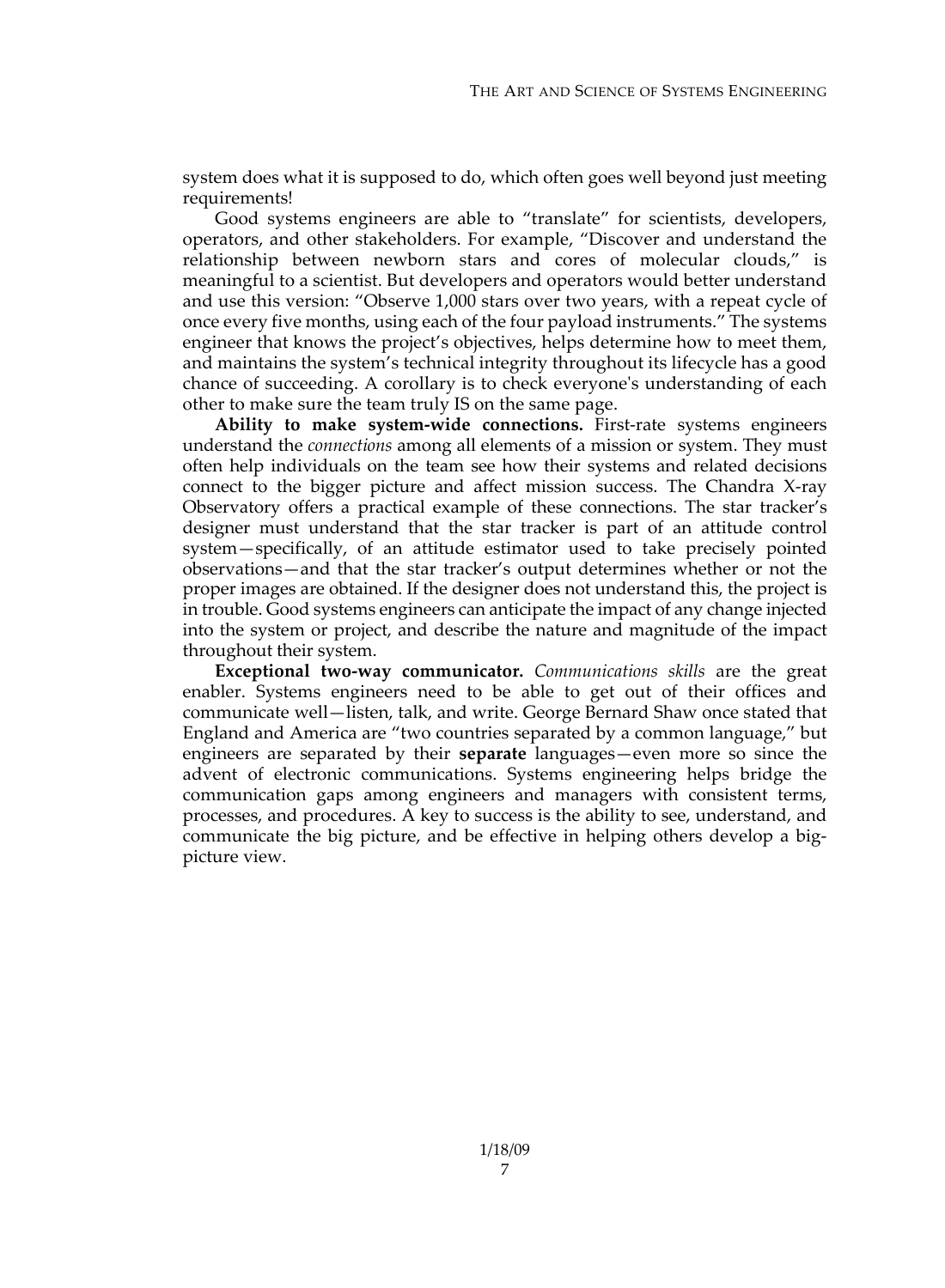**Strong team member and leader.** Here we distinguish between management and leadership, realizing that a systems engineer must be skilled in both.

So far, we have described the characteristics that good systems engineers share. Ideally, as they gain experience, they are able to deal with more complex systems through

- Breadth of technical knowledge and expertise, combined with execution excellence
- Passion for the mission and challenges, combined with force of personality and leadership ability
- Creativity and engineering instinct —ability to sense the right way to attack a problem while appreciating inherent risks and implications
- Ability to teach and influence others

**Comfortable with change.** Systems engineers should be *comfortable with change*. They understand that change is inevitable. They anticipate change, are able to understand how it affects their systems, and deal with those effects properly, usually without losing sleep at night.

**Comfortable with uncertainty.** A companion characteristic is being *comfortable with uncertainty*—indeed, embracing uncertainty. We usually do not know when we will finish a task, or even a mission. We know requirements are not complete, so we have to interpret them. This is the simple side of uncertainty. But uncertainty has a more complex side, so a strong background in probability and statistics is important. A good systems engineer understands and encourages quantification of uncertainty. For example, if the mission objective is to land a probe on a comet, the location and severity of jets or debris may be unknown or the comet's albedo may be uncertain. The systems engineer must be able to work with a team to design a system that accommodates the uncertainties.

**Proper paranoia.** Another important characteristic is *proper paranoia*: expecting the best, but thinking about and planning for the worst. This suggests that the systems engineer is constantly checking and crosschecking selected details across the system to be sure that technical integrity is intact.

**Diverse technical skills.** A systems engineer must be able to apply sound technical principles across *diverse technical disciplines*. Good systems engineers

While management and leadership are related and often treated as the same, their central functions are different. Managers clearly provide some leadership, and leaders obviously perform some management. However, there are unique functions performed by leaders that are not performed by managers. My observation over the past forty years...is that we develop a lot of good managers, but very few leaders. Let me explain the difference in functions they perform.

- A manager takes care of where you are; a leader takes you to a new place
- A manager is concerned with doing things right; a leader is concerned with doing the right things
- A manager deals with complexity; a leader deals with uncertainty
- A manager creates policies; a leader establishes principles
- A manager sees and hears what is going on; a leader hears when there is no sound and sees when there is no light
- A manager finds answers and solutions; a leader formulates the questions and identifies the problems *James E. Colvard*

The number of changes must decrease with time. If projects continue to change, they will never get to the launch pad. This is particularly true with requirements. While it is undesirable to freeze them too early, it is much more likely that requirements will continue to change way too long. ...At some point, the design must be implemented, at which time "change" is the enemy.

*Ken Ledbetter, NASA Headquarters*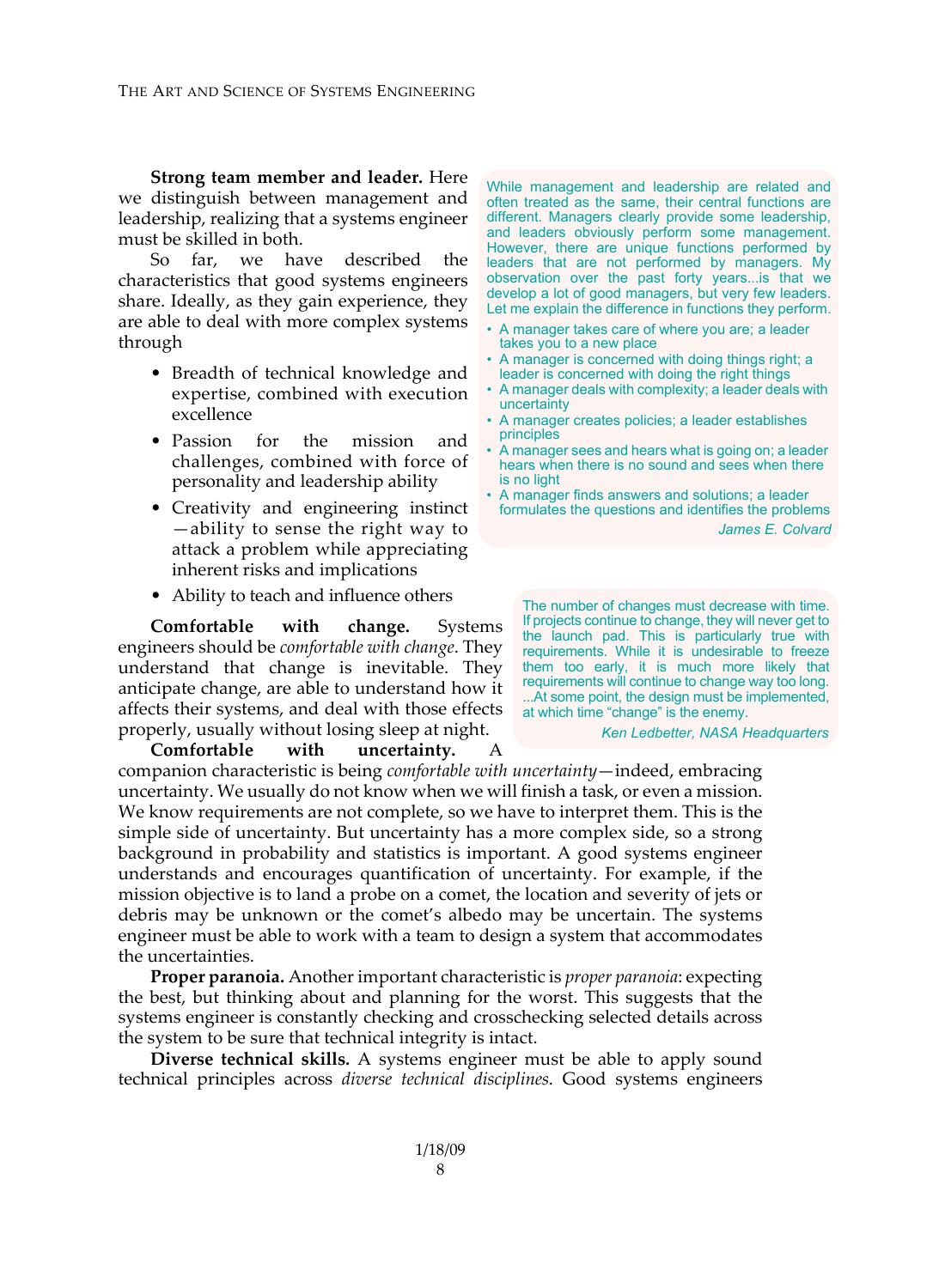know the theory and practice of many technical disciplines, respect expert input, and can credibly interact with most discipline experts. They also have enough demonstrated engineering maturity to delve into and learn new technical areas that should be integrated into the system. They must be strong *technical leaders*, in addition to having broad technical competence. Systems engineers must meet the special challenge of commanding diverse technical knowledge, plus managing, **and** leading effectively!

**Self confidence and decisiveness.** Systems engineers must have well-earned *self"confidence*. They know what they know and are aware of what they do not know, and are not afraid to own both. It does not mean systems engineers never make mistakes. We have all made mistakes...at least occasionally.

Commission, not omission. This should be written on the door of every systems engineer. There is no excuse for omission. A systems engineer does not need authority from anyone to investigate anything. The systems engineer's job is the whole space. You go out, you make decisions. If someone tells you to stop, you use your communication skills and listen.

*Gentry Lee, Jet Propulsion Laboratory*

**Appreciate the value of process.** Good systems engineers *appreciate process*. That does not mean systems engineering is just one process, plus another, plus another—like recipes in a cookbook. Let us look back at our metaphor. To create the music of a symphony, musicians use their instruments, musical scores, and notes. These tools provide them with a common frame of reference, help them keep proper time, and allow the orchestra to work together to create beautiful music. Processes serve the same purpose for the systems engineer. But just providing sheets of music to a group of musicians does not guarantee a great orchestra. While each orchestra uses the same tools and many have very skilled musicians, they do not all sound like the New York Philharmonic.

Herein lies the art—how well does the maestro lead the people and use the tools provided? Maestros know how to bring out the best in their musicians; they know how to vary the tempo and the right moment to cue the horn section to draw in the listeners. The same is true for systems engineers. We must all use processes to get the job done, but it is what we DO with the processes and talents of the team that matters.

## **Summary**

Systems engineering is a crucial core competency within NASA. Systems engineering has two key components: technical leadership, the art, and systems management, the science, that are necessary for mission success. Technical leadership balances broad technical domain knowledge, engineering instinct, problem solving, creativity, leadership, and communication to develop and maintain new missions and systems at NASA.

Systems management"s focus is on rigorously and efficiently managing the development and operation of complex systems. Effective systems management requires applying a systematic, disciplined engineering approach that is quantifiable, recursive, repeatable, and demonstrable. Here the emphasis is on organizational skills, processes, and persistence.